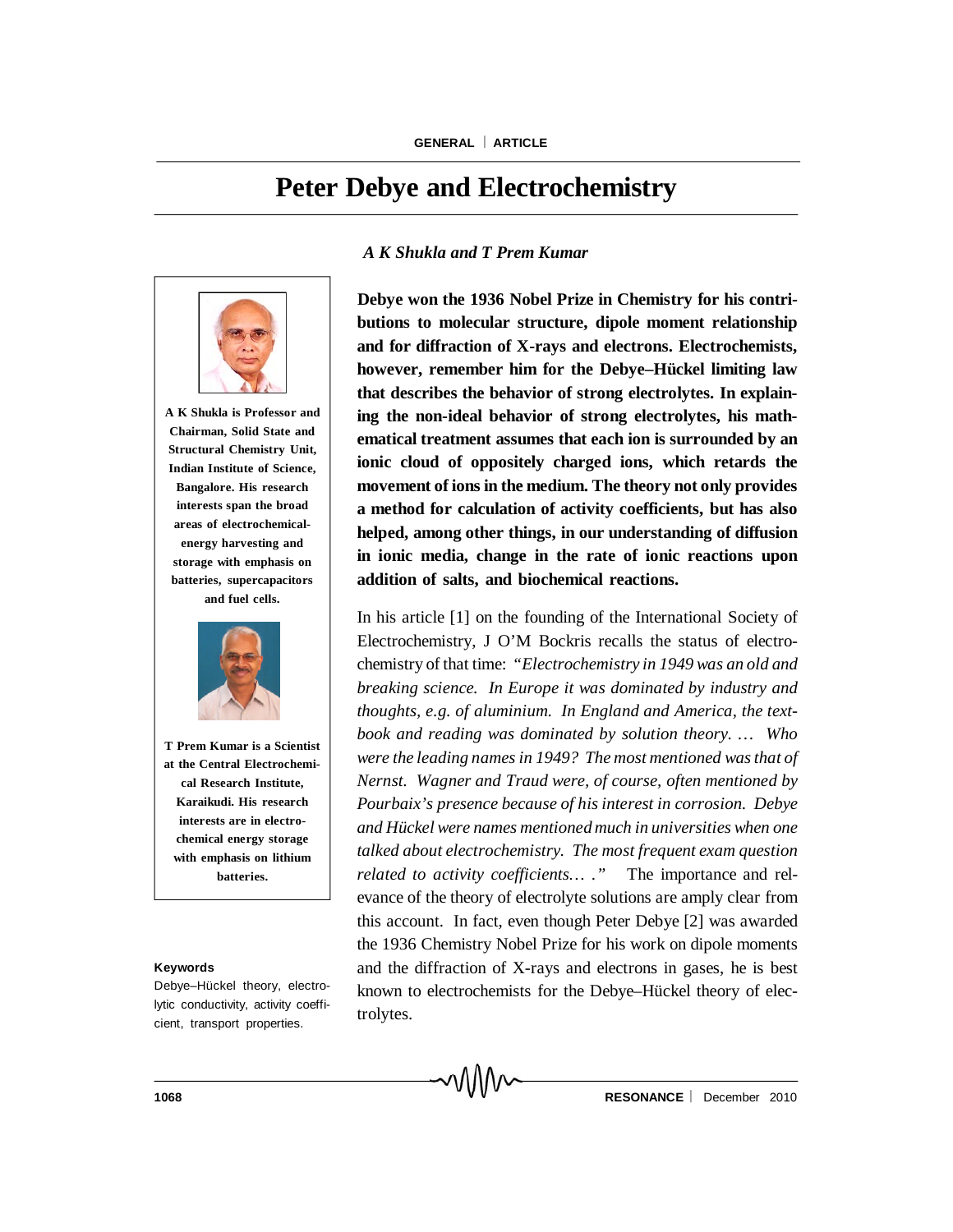#### **GENERAL ARTICLE**

Debye is often called the 'Master of the Molecules' for his pioneering work in molecular structure. His basic training was in physics, mathematics and electrical engineering. His entry into chemistry was rather late, but he was a dominant figure in physical chemistry and chemical physics during the first half of the 20th century. Debye, along with Erich Hückel, one of his assistants at the Eidgenossische Technische Hochschule (ETH) in Zurich, developed a theory on the inter-ionic attraction in electrolytes. In 1923, they published two fundamental treatises on electrolytic solutions. They suggested that solutions of electrolytes differ from ideal behavior due to inter-ionic attractions. The treatises propelled enormous progress in the field of electrochemistry. The Debye–Hückel theory of electrolytes (1923) marked a great advance in the theories of the time that were limited to very dilute solutions. It accounts for the fact that ions in solution are attracted to ions of the opposite charge. Two years later, in 1925, Lars Onsager, a Norwegian-born American physical chemist and winner of the 1968 Chemistry Nobel Prize made a correction to the theory propounded by Debye and Hückel. The correction related to Brownian movement of ions in solution. In fact, Onsager travelled to Zürich to discuss the flaws of the theory of Debye and Hückel with Debye. A much impressed Debye took Onsager as his assistant at the ETH.

In the early 1900s, one could apply the simple laws of Arrhenius<sup>1</sup> and van't Hoff<sup>2</sup> to describe the equilibrium and transport properties of weak electrolytes such as organic acids and bases, but these laws failed to account for similar data on solutions of strong electrolytes such as inorganic acids, bases and salts. Several physical chemists, including Niels J Bjerrum and William Sutherland, assumed that strong electrolytes are completely dissociated in solution. Based on this assumption, Milner calculated osmotic coefficients, a quantity related to the activity coefficient. However, the behavior of strong electrolytes could not be explained in mathematical terms. Debye and Hückel developed a mathematical route to treat equilibrium properties of strong electrolytes. They based their treatment on the assumption that

Debye is often called the 'Master of the Molecules' for his pioneering work in molecular structure.

<sup>1</sup> Swedish physical chemist who won the 1903 Nobel Prize in Chemistry.

<sup>2</sup> Dutch physical and organic chemist and the first winner of the Nobel Prize in Chemistry. See *Resonance*, Vol.12, No.5, 2007.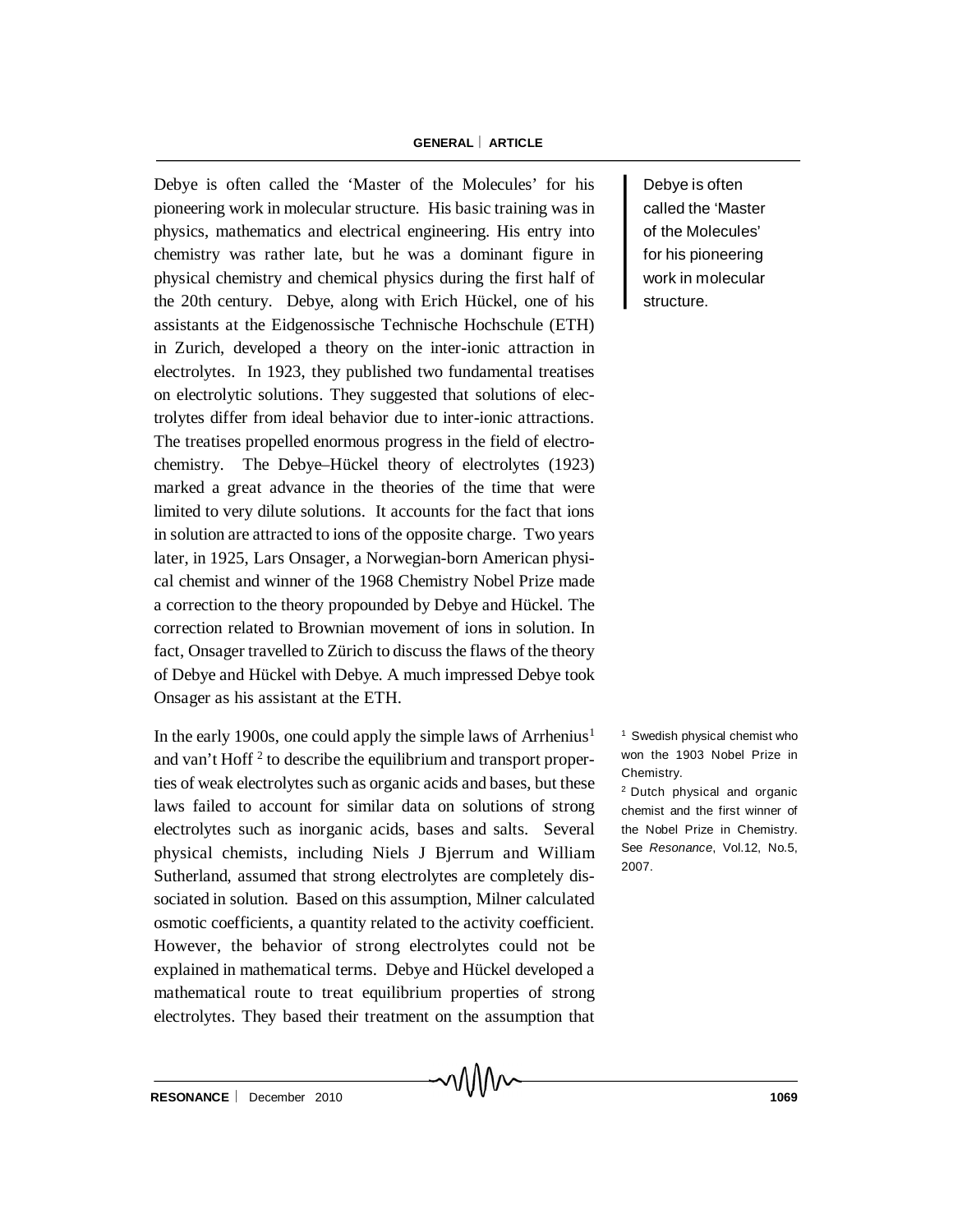#### **GENERAL ARTICLE**

electrostatic forces between ions led to the non-ideal behavior of strong electrolyte solutions. To lessen the mathematical rigor, they restricted their analysis to dilute solutions of electrolytes. According to them, ions were similar-sized spheres with charges distributed symmetrically around them. The solvent was considered as a medium of uniform dielectric constant, which did not change upon addition of solute ions. The ions were supposed to be in random thermal motion in the medium. However, ions of one sign tended to cluster around ions of the opposite sign. This resulted in time-averaged ionic clusters, which were neither completely regular nor completely random in character. Thus, each ion experienced an average net electrostatic attraction by all the other ions, whose magnitude is related to the product of the charges of the ions and the mean distance between them, which is a function of the concentration of the solution.

The electrostatic attraction and repulsion between ions were calculated by Coulomb's law, which led to a square root relationship with the concentration. First, the most probable distribution of an ionic atmosphere about a central ion was determined. The average electrical potential of a given ion in the presence of the surrounding ions was then calculated invoking a combination of the Poisson differential equation and the Boltzmann distribution function. Based on this potential, the excess free energy resulting from the electrostatic interactions was computed. The excess free energy was then attributed to non-ideal behavior.

Because ionic solutions do not behave ideally, many chemical calculations require activities rather than concentrations. The activity of a solution is related to its concentration by a proportionality constant called the activity coefficient  $\gamma$ . It must be noted that the activity coefficient of individual ions cannot be measured independently; in fact, all ions change energy together. The activity coefficient takes into account the interaction energy of ions in solution. Thus, recognizing that electrochemists normally seek values of the activity coefficient, Debye in 1924 reformulated his original paper with Hückel (1923), which dealt with osmotic coefficient. It is this second derivation that one

∧∧∧∧∼

Because ionic solutions do not behaveideally, many chemical calculations require activities rather than concentrations.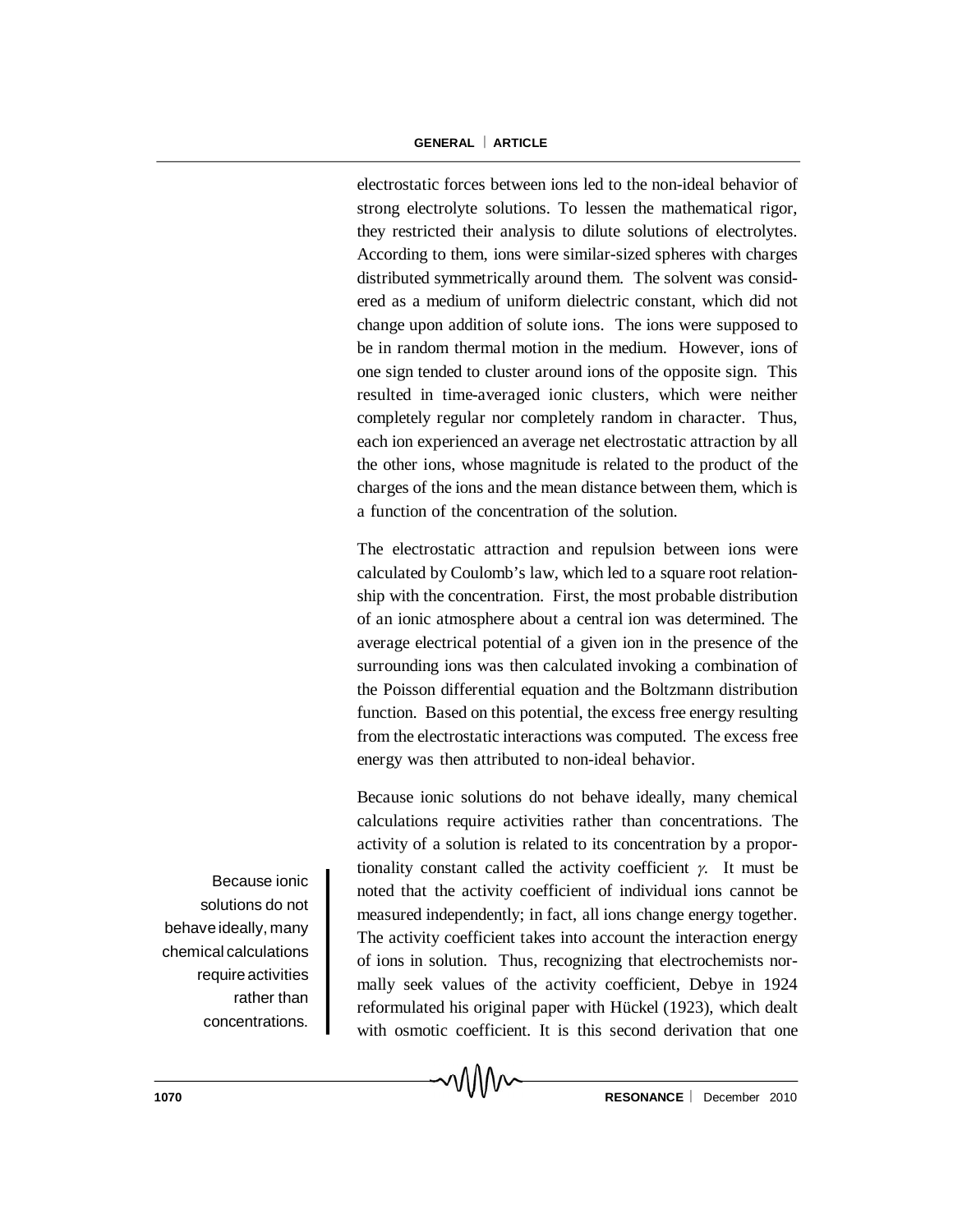studies in modern physical chemistry textbooks. The Debye– Hückel equation or Debye–Hückel limiting law relates the mean activity coefficients of ions in a dilute solution of known ionic strength by the equation:

$$
\ln(\gamma_i) = -\frac{{z_i}^2 q^2 \kappa}{8\pi \varepsilon_r \varepsilon_0 k_B T} = -\frac{z_i^2 q^3 N_A^{1/2}}{4\pi (\varepsilon_r \delta \varepsilon_0 k_B T)^{3/2}} \sqrt{\frac{I}{2}} = -A z_i^2 \sqrt{I},
$$

where  $z_i$  is the charge on the ion *i*; *q* is the elementary charge;  $\kappa$  is the inverse of the Debye screening length;  $\varepsilon$ <sub>r</sub> is the relative permittivity of the solvent;  $\varepsilon_0$  is the permittivity of free space;  $k_B$ is Boltzmann constant;  $T$  is the temperature of the solution;  $N_A$  is Avogadro's number; *I* is the ionic strength of the solution; and *A* is a constant that depends on the solvent. The theory assumes that ions in an electrolyte collectively exert a screening effect on the electric field from individual ions. The screening length is called the Debye length and varies as the inverse square root of the ionic strength.

A more difficult problem sought to be tackled by the Debye– Hückel theory was electrical conductance. According to the Arrhenius theory, the equivalent electrical conductance is a function of the number of ions, which varies with concentration  $- a$ law of mass action effect. While this theory held good for weak electrolytes, it was found wanting in explaining conductance

behavior of strong electrolytes. For example, Kohlrausch had experimentally established a square root of concentration decrease in equivalent conductance with increasing concentration. It was immediately seen that because the number of carriers (ions) remained essentially constant per unit volume in dilute solutions, the conductance behavior should be attributed to a decrease in the ionic mobilities, which decreased with increasing electrolyte concentration. This, therefore, takes us back to inter-ionic interactions that are the basis of the Debye–Hückel formulation. To explain this, Debye and Hückel introduced two key properties of the ionic atmosphere, namely relaxation time and electrophoretic effect. However, their treatment largely ignored

៱៱៱៱